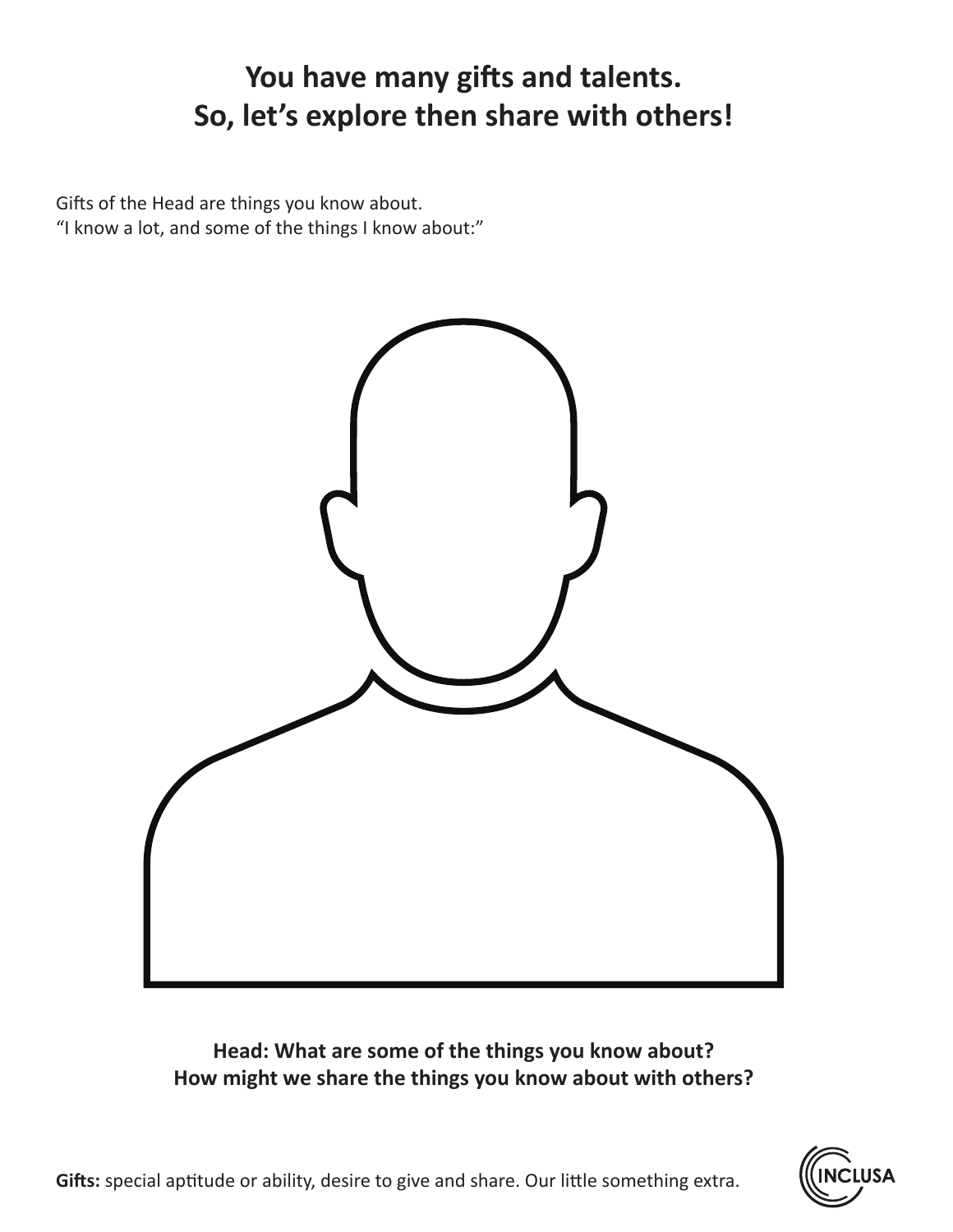# **You have many gifts and talents. So, let's explore then share with others!**

Gifts of the Hands are things you can create, build, or do. "Some of the things I can create or do:"



### **Hands: What is something you can do with your hands? What can you create, build, or simply do? How might we share that?**

Adapted from Mike Green, ABCD

**Gifts:** special aptitude or ability, desire to give and share. Our little something extra.